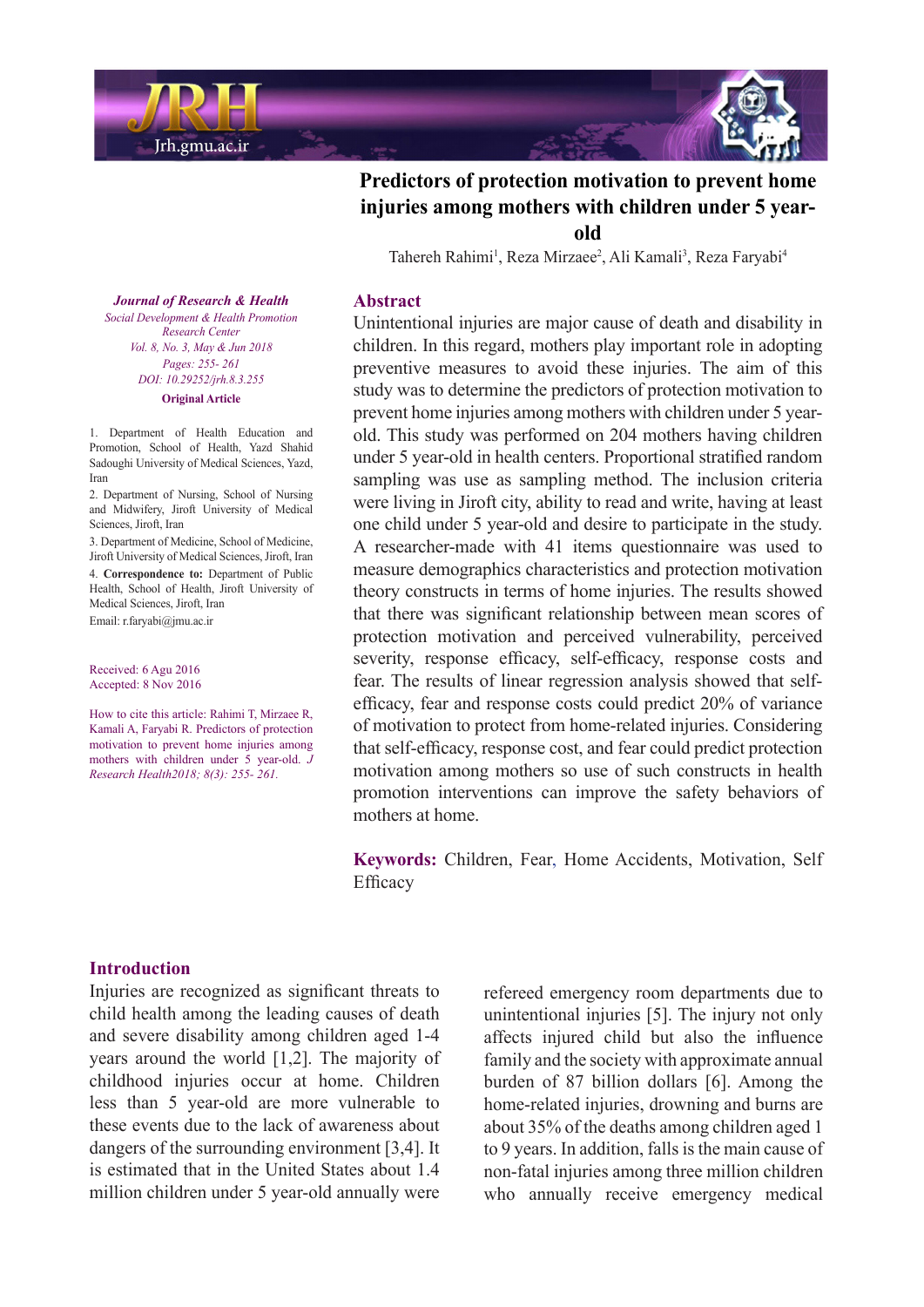care  $[7,8]$ . A study in Iran reported prevalence of home injuries in children younger than 5 year-old as  $40\%$  among which the commonest were falling  $(30.1\%)$ , swallowing foreign bodies  $(22\%)$ , burns  $(16.8\%)$ , and poisoning  $(4.11\%)$  [9]. Several factors influence household injuries in children which include child factors (young age and being male), parent factors (inappropriate home design, lack of supervising children's activities, low education level, and lack of knowledge about the potential dangers at home), and family factors (low socioeconomic status, large number of children at home, living in crowded and poor neighborhood and absence of mother from home for more than 8 hours day)  $[10-14]$ . A comprehensive examination of behavioral factors can help us achieve a suitable approach for prevention of home injuries. In this regard, models and theories can explain behavior and identify measures required to change it. Indeed, through application of theory or model, the characteristics of individual and surrounding environment that somehow affects the behavior can be detected [15]. The Protection Motivation Theory is appropriate framework particularly adapted in protective or precautionary behavioral interventions. This theory was developed by Rogers in 1975 explain the effect of fear on attitudes and health behaviors and considers that fear has significant effect on behavior's selection [16]. According to this theory; adoption of recommended health behavior is the direct result of individuals' motivation to protect themselves  $[17]$ . Despite the importance of this issue, few studies are available about injuries and related factors especially based on protection motivation theory  $[18,19]$ . This means this theory is appropriate to explain home injuries concerning on health threats. This study aimed to determine predictors of protection motivation to prevent home injuries based on the protection motivation theory among mothers with children younger than 5 year-old in Jiroft city, Iran.

# **Method**

This cross-sectional study aimed to determine the predictors of protection motivation to prevent home injuries using the protection motivation theory. It was carried out on old in Jiroft health centers during July to mothers with children younger than 5 year-October 2015. The sampling was performed by proportional stratified random sampling. To this end, 8 health centers of Jiroft city were selected as stratums. Then, list of the households with the inclusion criteria was prepared for each center. According to the random numbers table, a total of 204 cases were involved. The inclusion criteria were living in Jiroft city, ability to read and write, having at least one child under 5 year-old, and made questionnaire consisting of two desire to participate in the study. A researchersections was used to gather the data. The first section was on demographic characteristics; including mother's age, parent occupation, parent education level, number of children, history of previous home injuries and family income. The second section consisted of 32 items related to the protection motivation as follows; one item on protection motivation, three items on perceived severity, seven items on perceived vulnerability, three items on fear, four items on response efficacy, eight items on self-efficacy, four items on response costs and two points on perceived rewards. Each item was scored by the participants on a 5-point Likert scale (ranging from strongly disagree to strongly agree).

The validity of the questionnaire was assessed by measuring Content Validity Ratio (CVR) and Content Validity Index (CVI). CVI and CVR were determined as  $0.76$  and  $0.80$  by using opinions obtained from the health education expert panel. The test-retest (within 10 days) was used for protection motivation construct (the Spearman correlation coefficient was  $0.71$  to assess the reliability. while internal consistency was used for other constructs. For this purpose, a pilot study was performed and the questionnaire was completed by 20 women having same conditions as the participants of the current study. The final Cronbach's alpha was obtained for the evaluated items as follows  $0.90$  for self-efficacy, 0.86 for perceived vulnerability,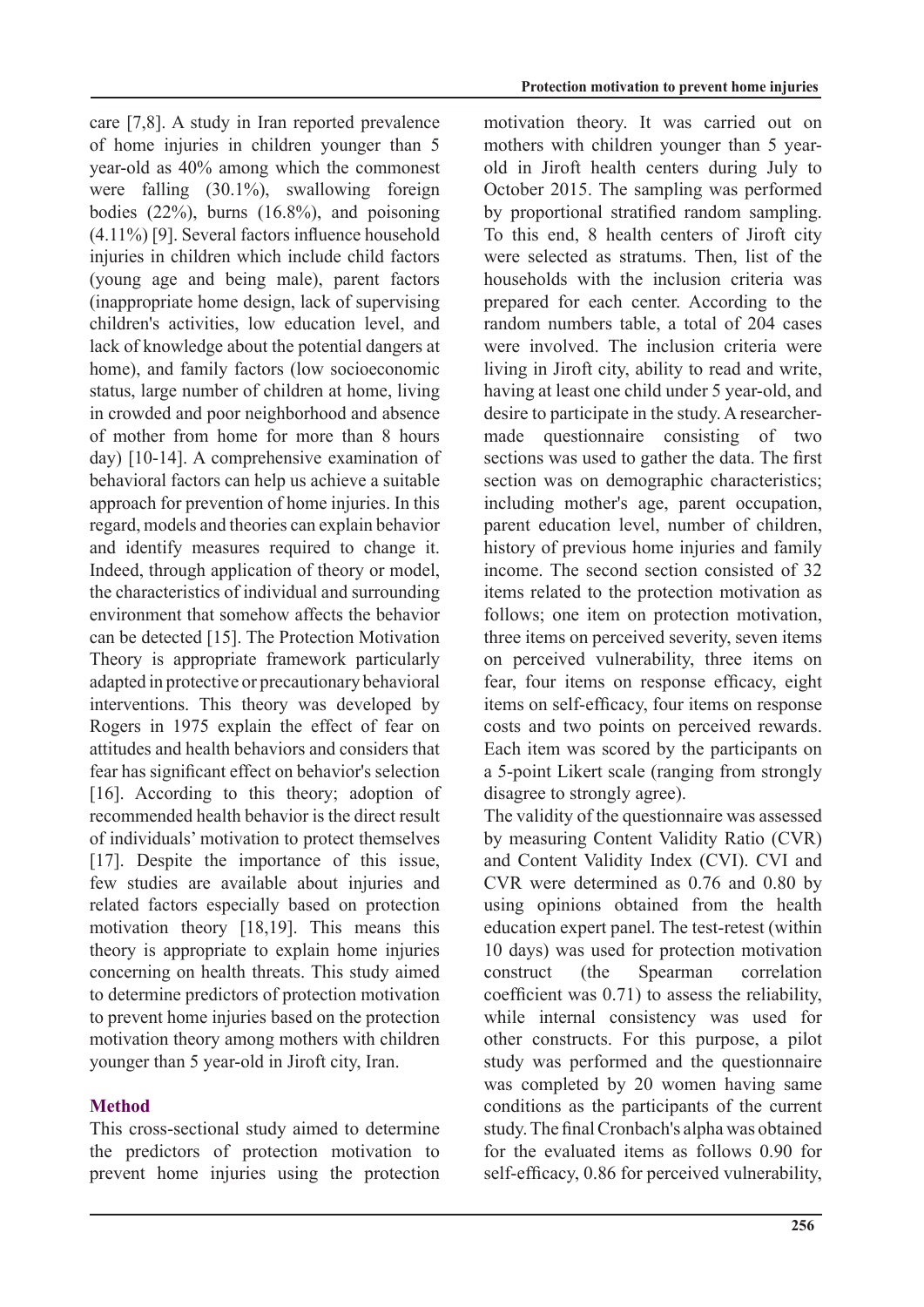$0.72$  for perceived severity,  $0.78$  for response costs,  $0.70$  for response efficacy,  $0.79$  for perceived rewards, and 0.76 for fear that is considered acceptable. The data were analyzed by using the SPSS-18. Descriptive statistics were used to examine the characteristics of women. The Pearson correlation test was used to examine the correlation between the protection motivation theory constructs and linear regression analysis to predict protection motivation ( $p<0.05$ ).

## **Results**

In the present study, the age range was 16-49 year-old and most women were in the 25-29 age group. 77.5% women were housewives and  $46.1\%$  women had higher education.  $44.6\%$  of the women had one child and the child sex was female for  $50\%$  of the participants. There was history of home injuries in 46 children  $(22.5\%)$ . which included 25 cases of burn  $(54.3\%)$ , 8 cases of poisoning  $(17.3\%)$ , 7 cases of fallings from stairs  $(15.2\%)$ , 5 cases of cuts  $(10.8\%)$ , and 1 case of asphyxiation  $(2.1\%)$ . The family income of less than one million Toman monthly (approximately 300 dollars) was reported in  $66.7\%$  (Table 1). According to the results of one-way analysis of variance, there was significant relationship between mean scores of protection motivation and husband's occupation  $(p=0.01)$ . No statistically significant relationship was observed between the mean scores of protection motivation and mother's age group ( $p=0.47$ ), mother's education level ( $p=0.81$ ), father's education level ( $p=0.51$ ), mother's occupation ( $p=0.97$ ), and number of children  $(p=0.06)$ . Also according to the independent samples test, no statistically significant relationship was found between mean scores of mother's protection motivation who had girl or boy  $(p=0.19)$  and family income  $(p=0.64)$ .

**Table 1** Distribution of demographic characteristics in women *participating in study (n=204)* 

| Demographic<br>characteristics |                   | Number $(\% )$ |  |
|--------------------------------|-------------------|----------------|--|
| Age group                      | $\leq$ 25 year    | 35(17.1)       |  |
|                                | 25-29 years       | 64 (31.4)      |  |
|                                | 30-34 years       | 61(29.9)       |  |
|                                | $\geq$ 35 years   | 44 (21.6)      |  |
| Occupation                     | Household duties  | 158 (77.5)     |  |
|                                | Employee          | 46 (22.5)      |  |
| Husband's<br>Occupation        | Employee          | 62(30.4)       |  |
|                                | Casual labourer   | 25(12.3)       |  |
|                                | Self-employed     | 117 (57.3)     |  |
| Education level                | $\leq$ 12th grade | 110 (53.9)     |  |
|                                | $>12$ th grade    | 94 (46.1)      |  |
| Husband education<br>Level     | $\leq$ 12th grade | 136 (66.7)     |  |
|                                | $>12$ th grade    | 68 (33.3)      |  |
| Number of children             | 1                 | 91 (44.6)      |  |
|                                | 2                 | 70 (34.3)      |  |
|                                | $\geq$ 3          | 43(21.1)       |  |
| Child gender                   | Boy               | 102(50)        |  |
|                                | Girl              | 102(50)        |  |
| History of home<br>injuries    | Yes               | 46(22.5)       |  |
|                                | No                | 158 (77.5)     |  |
| Monthly family<br>income       | $\leq 300$ \$     | 136 (66.7)     |  |
|                                | $>300$ \$         | 68 (33.3)      |  |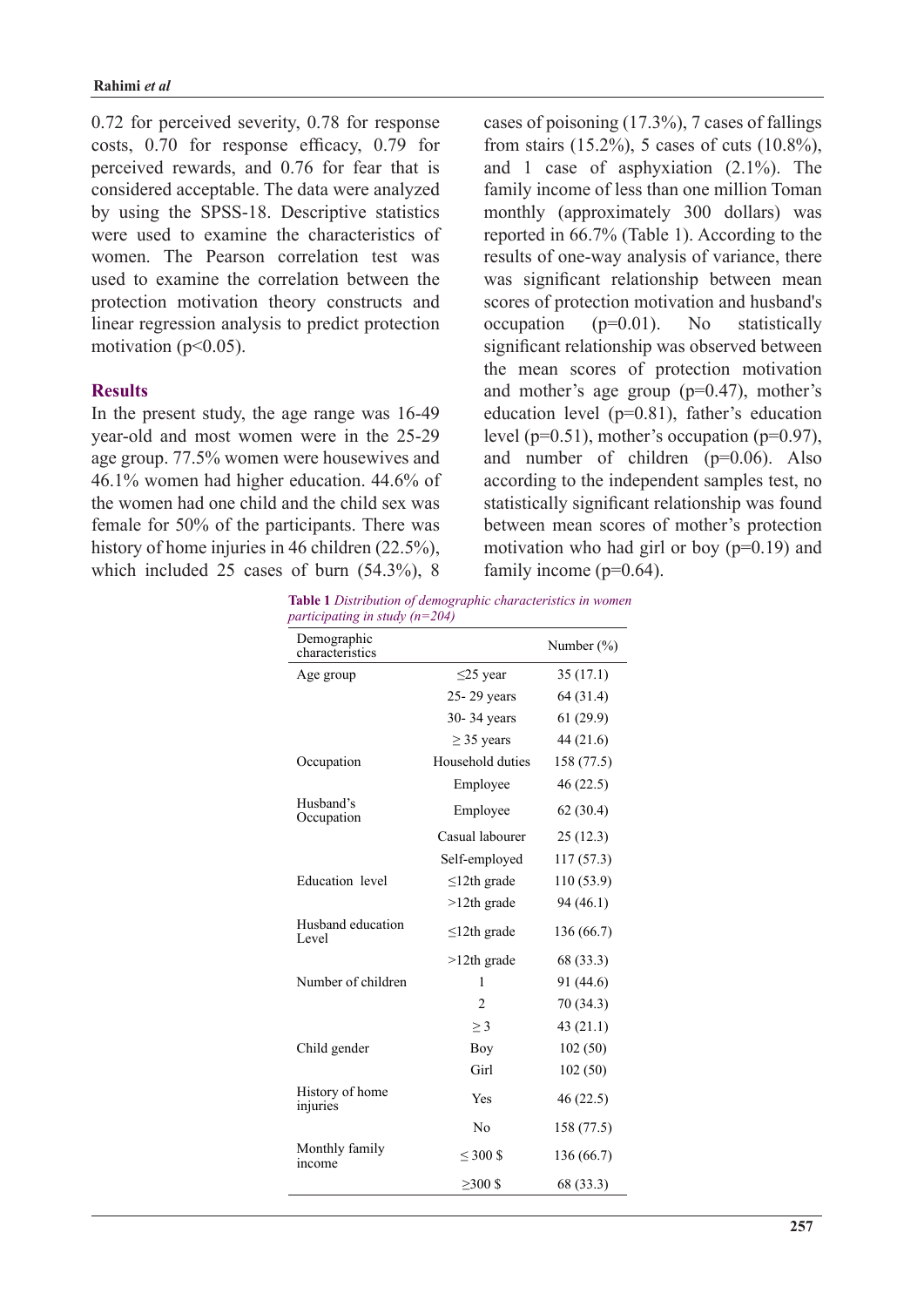Mean, standard deviation and range scores of the protection motivation theory constructs are given in Table 2.

The correlation between protection motivation theory constructs is provided in Table 3.

| Construct               | $Mean \pm SD$    | Range of attainable score |
|-------------------------|------------------|---------------------------|
| Protection motivation   | $4.48 \pm 0.85$  | $1-5$                     |
| Perceived vulnerability | $23.21 \pm 8.74$ | $7 - 35$                  |
| Perceived severity      | $11.65 \pm 3.48$ | $3 - 15$                  |
| Perceived rewards       | $5.09 \pm 2.45$  | $2 - 10$                  |
| Response efficacy       | $16.59 \pm 3.48$ | $4 - 20$                  |
| Self-efficacy           | $28.31 \pm 6.16$ | $8-40$                    |
| Response costs          | $10.37 \pm 4.36$ | $4 - 20$                  |
| Fear                    | $11.97 \pm 2.88$ | $3 - 15$                  |

**Table 2** *Mean, standard deviation and range of attainable score of protection motivation theory in women participating in study*  $(n=204)$ 

According to the Pearson correlation test, there is significant correlation between mean value of protection motivation, and perceived vulnerability  $(p=0.012)$ , perceived severity efficacy ( $p<0.001$ ), response costs ( $p=0.005$ ),  $(p=0.001)$ , response efficacy  $(p=0.006)$ , selfand fear  $(p<0.001)$ .

Table 4 shows the predictors of protection motivation in women of current study. According to the results of linear regression analysis self-efficacy, fear, and response efficacy explain 20% of the variance of protection motivation for prevention of home .injuries

**Table 3** Correlation matrix between protection motivation constructs in women participating in study (n= 204)

| Constructs              |           | $\overline{c}$ | 3        | 4         |          | 6         |      | 8 |
|-------------------------|-----------|----------------|----------|-----------|----------|-----------|------|---|
| Protection motivation   |           |                |          |           |          |           |      |   |
| Perceived vulnerability | $0.17*$   |                |          |           |          |           |      |   |
| Perceived vulnerability | $0.22**$  | $0.61**$       |          |           |          |           |      |   |
| Perceived rewards       | 0.12      | $0.22**$       | 0.13     |           |          |           |      |   |
| Response efficacy       | $0.19**$  | .011           | $0.20**$ | 0.08      |          |           |      |   |
| Self-efficacy           | $0.37**$  | $0.17*$        | $0.24**$ | $-0.18**$ | $0.51**$ |           |      |   |
| Response costs          | $-0.19**$ | $0.18**$       | 0.09     | $0.45**$  | $-0.09$  | $-0.25**$ |      |   |
| Fear                    | $0.32**$  | $0.29**$       | $0.35**$ | $-0.03$   | $0.55**$ | $-0.48**$ | 0.03 |   |

 $p < 0.05$ \*,  $p < 0.01$ \*\*

| <b>Table 4</b> Predictors of protection motivation of home injuries in women participating in study ( $n = 204$ ) |  |  |
|-------------------------------------------------------------------------------------------------------------------|--|--|
|-------------------------------------------------------------------------------------------------------------------|--|--|

| Variable       | В       | SЕ   | Beta    |       |      | $R^2$ |
|----------------|---------|------|---------|-------|------|-------|
| Constant (a)   | 3.06    | 0.36 |         | 0.001 | 8.30 | 20    |
| Self-efficacy  | 0.03    | 0.01 | 0.25    | 0.002 |      |       |
| Response costs | $-0.02$ | 0.01 | $-0.15$ | 0.028 |      |       |
| Fear           | 0.06    | 0.02 | 0.20    | 0.017 |      |       |

#### **Discussion**

The results showed that self-efficacy, fear, and response cost constructs could explain 20% of the variance of motivation protection related to home injuries preventive behavior in mothers with children under 5 year-old in Jiroft. Consistent with the results in this

study, Fathi Shekhi and colleagues' research indicated 20% of home injuries precautionary behavior change was expressed by perceived<br>self-efficacy, perceived barriers, and self-efficacy, perceived barriers, and efficacy, response efficacy, advantages of knowledge [20]. Beirens et al. reported self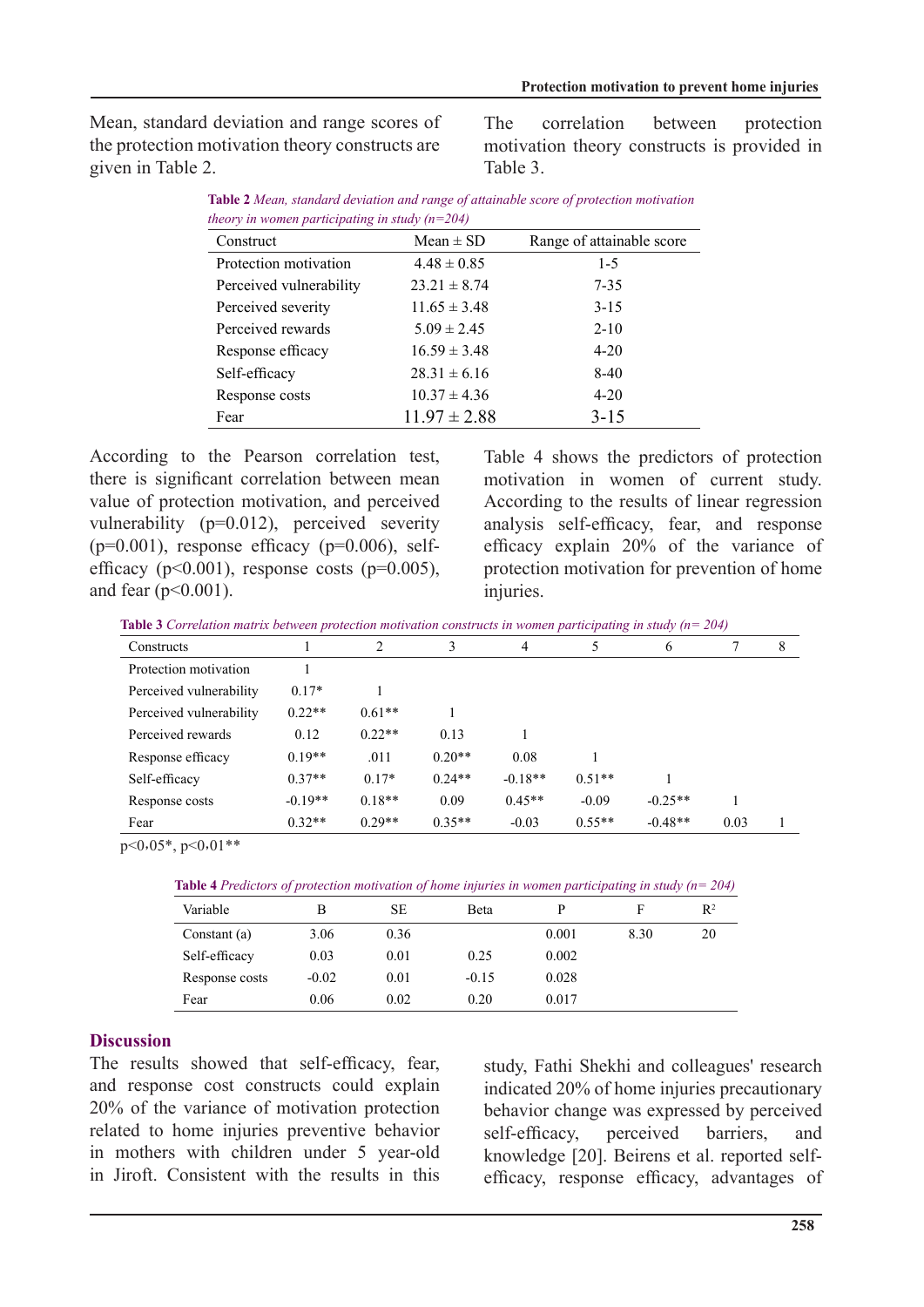safe behaviors along with some demographic variables such as children who cannot walk and non-Dutch mothers explained 24% of the variance in the use of stair gates in parents with children aged  $11-18$  months  $[18]$ . Also Russel and Champion demonstrated that in addition to self-efficacy, mothers' beliefs about injury and its prevention and their perceptions of social expectations about safety at home could explain  $26%$  of the variance of home injuries  $[21]$ . According to the results obtained in the current study and few studies about preventive behavior of home-related injuries used the protection motivation theory [ $18,19$ ], it seems application of this theory can be helpful to explain factors associated with efficacy as the most important predictor was home injuries in children. In this study, selfpositively correlated with maternal protection motivation. According to the results reported efficacy have more safety behavior at home by Hendrickson, mothers with higher selfand their children faced fewer risks [22].

In this study, response cost as another predictor had negative correlation with motivation protection and self-efficacy. This finding is consistent with Beirens and Beirens [18,19]. The response cost often expressed as any cost (money, personal, time, or effort) in relation to the recommended behavior [17]. Greening and Stoppelbein argued response cost as the barrier of behavior [23]. Barriers may include factors such as high cost of safety equipment, living in rented house, overcrowding residential, and lack of support for children [24]. Teaching necessary skills to adopt safe behaviors and applying some strategies to overcome perceived costs would enhance women's self-efficacy.

The findings of the study showed that fear of injury at home were another positive factor that predicts motivation protection. Some studies also show that most parents are concerned about the safety of their children at home and this concern and fear cause to take precautions to avoid injuries [25]. Morrongiello et al. considered the main concerns of women with regard to home accidents as falls, poisoning, swelling and bruising, choking, drowning and warn mothers about possibility of household injuries. This can increase the fear of danger and raise concern in mothers. In this way, the mothers' precautionary measures may be improved at home and children's playground. The results indicated that response efficacy, perceived vulnerability, and perceived severity did not predict motivation protection, even though these items have direct correlation with motivation protection. Fathi Shekhi et al. found that mothers' performance on prevention of accidents and injuries in children directly were influenced by perceived benefit, perceived barriers, perceived susceptibility and self-efficacy [27]. Beirens et al. stated parents keeping medicines and cleaning products out of reach of children to prevent poisoning at home have higher response efficacy and severity but lower perceived vulnerability [19]. Also Morrongiello and colleagues showed mothers were not sensitive to the possibility of occurrence of any damage. For example while their perceived vulnerability about possibility of falling was high, it was low about poisoning  $[26]$ . Beirens et al. that found perceived severity in the parents that did not use stair gate at home was lower than that in those used stair gate. There is also a statistically significant relationship between self efficiency and benefits of safe and protective behaviors [18]. These factors should be strengthened in educational interventions designed for parents to highlight the messages on benefits of preventive behaviors. Providing statistics of childhood injuries can be effective to enhance parents' understanding of the vulnerability of their children's accidents. In the present study, fathers' occupation was associated with mothers' motivation protection about home injuries. In other studies, socioeconomic and sociodemographic variables such as poverty, young parents, low levels of parental education and immigration status are related to childhood home injuries  $[24,28,29]$ . As fathers are partly responsible for child care, survey of their perceptions can be useful in

cuts  $[26]$ . It is necessary health professionals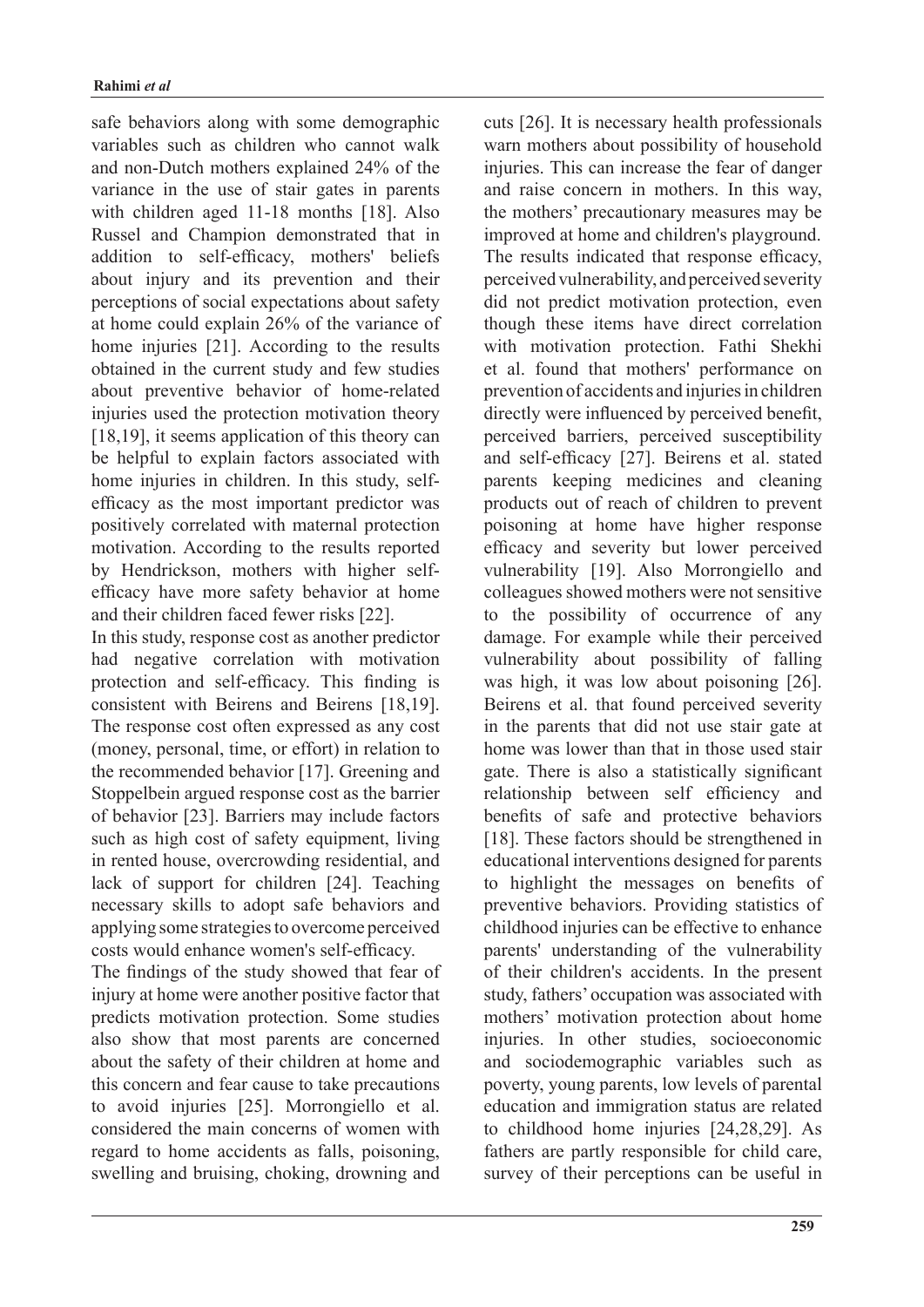recommendation of appropriate measures to reduce household injuries.

The limitation of this study was being carried out only in the urban area of Jiroft and also lack of participation of illiterate mothers in the study. In this regard, it is recommended to perform similar studies in rural areas and illiterate mothers

## **Conclusion**

Findings of this study showed self-efficacy, response costs and fear are important factors to predict motivation protection of home injuries in mothers of children younger than 5 year-old. So, health promotion interventions could be applied by appropriate strategies to influence these structures and ultimately improve safety hehaviors of mothers at home

### **Acknowledgements**

The present study was approved in the Ethics Committee of Jiroft University of Medical Sciences (IR.JMU.REC.1395-35). The authors would like to thank the research deputy in Jiroft University of medical sciences, Jiroft department of health center, prevention and control of diseases unit and staffs of health centers for their kindly assistance.

# **Contribution**

Study design: TR, RF Data collection and analysis: TR, RF, AK, RM Manuscript preparation: TR, RF, AK, RM

### **Conflict of Interest**

"The authors declare that they have no competing interests."

# **Funding**

The authors received financial support for this research from Jiroft University of Medical .Sciences

### **References**

1- Towner E, Towner J. Child injury in a changing world. Glob Public Health 2009; 4(4): 402-13.

2- Grossman DC, Rivara FP.. Injury control in childhood. Pediatr Clin North Am 1992; 39(3): 471-85.

3- Paes CE, Gaspar VL. Unintentional injuries in the

home environment: Home safety. *J Pediatr (Rio*) J)2005; 81(5): 146-54.

4- Atak N, Karaoğlu L, Korkmaz Y, Usubütün S. A household survey: unintentional injury frequency and related factors among children under five years in Malatya. Turk J Pediatr 2010; 52(3): 285-93.

5- Phelan KJ, Khoury J, Kalkwarf H, Lanphear B. Residential injuries in US children and adolescents. Public Health Rep2005; 120 (1): 63-70.

6- Harvey A, Towner E, Peden M, Soori H, Bartolomeos K. Injury prevention and the attainment of child and adolescent health. Bull World Health Organ 2009;  $87(5):$  390-4.

7- Bernard SJ, Paulozzi LJ, Wallace DL, et al. Fatal injuries among children by race and ethnicity United States, 1999-2002. MMWR Surveill Summ 2007; 56(SS05): 1-16.

8- Borse NN, Gilchrist J, Dellinger AM, Rudd RA, Ballesteros MF, Sleet DA. Unintentional childhood injuries in the United States: Key findings from the CDC childhood injury report. *J Safety Res* 2009; 40(1): 71-4.

9- Nouhjah S, Ghanavatizadeh A, Eskandri N, Daghlavi M. Prevalence of non-fatal-home injuries and its related factors among children attending health centers in Ahvaz: a pilot study. *Hakim Res J*2012; 15(3): 238-42. 10- LeBlanc JC, Pless IB, King WJ, et al. Home safety measures and the risk of unintentional injury among young children: A multicentre case-control study. CMAJ2006; 175(8): 883-7.

11- Qiu X, Wacharasin C, Deoisres W, Yu J, Zheng Q. Characteristics and predictors of home injury hazards based cross-sectional study. BMC Public Health2014; among toddlers in Wenzhou, China: A community-638. 14:

12- Mayes S, Roberts MC, Stough CO. Risk for household safety hazards: Socioeconomic and sociodemographic factors. *J Safety Res* 2014; 51: 87-92. 13- Hatamabadi H, Mahfoozpour S, Forouzanfar M, Khazaei A, Yousefian S, Younesian S. Evaluation of parameter related to preventative measures on the child injuries at home. *J Saf Promot Inj Prevent* 2013: 1(3): 140-9.

14- Greenberger C, Korn L. Knowledge, attitudes and behaviors of Jewish Ultra Orthodox mothers as related to toddlers' safety in the home environment. *Int J Child* Adolesc Health 2011; 4(4): 383-96.

15- Glanz K, Rimer BK, Viswanath K. Health behavior and health education theory, research, and practice. 4th ed. San Francisco, CA: Jossey-Bass; 2008.

16- Milne S. Sheeran P. Orball SH. Prediction and intervention in health-related behavior: a meta-analytic review of protection motivation theory. *J Appl Soc* Psychol2000; 30(1): 106-43.